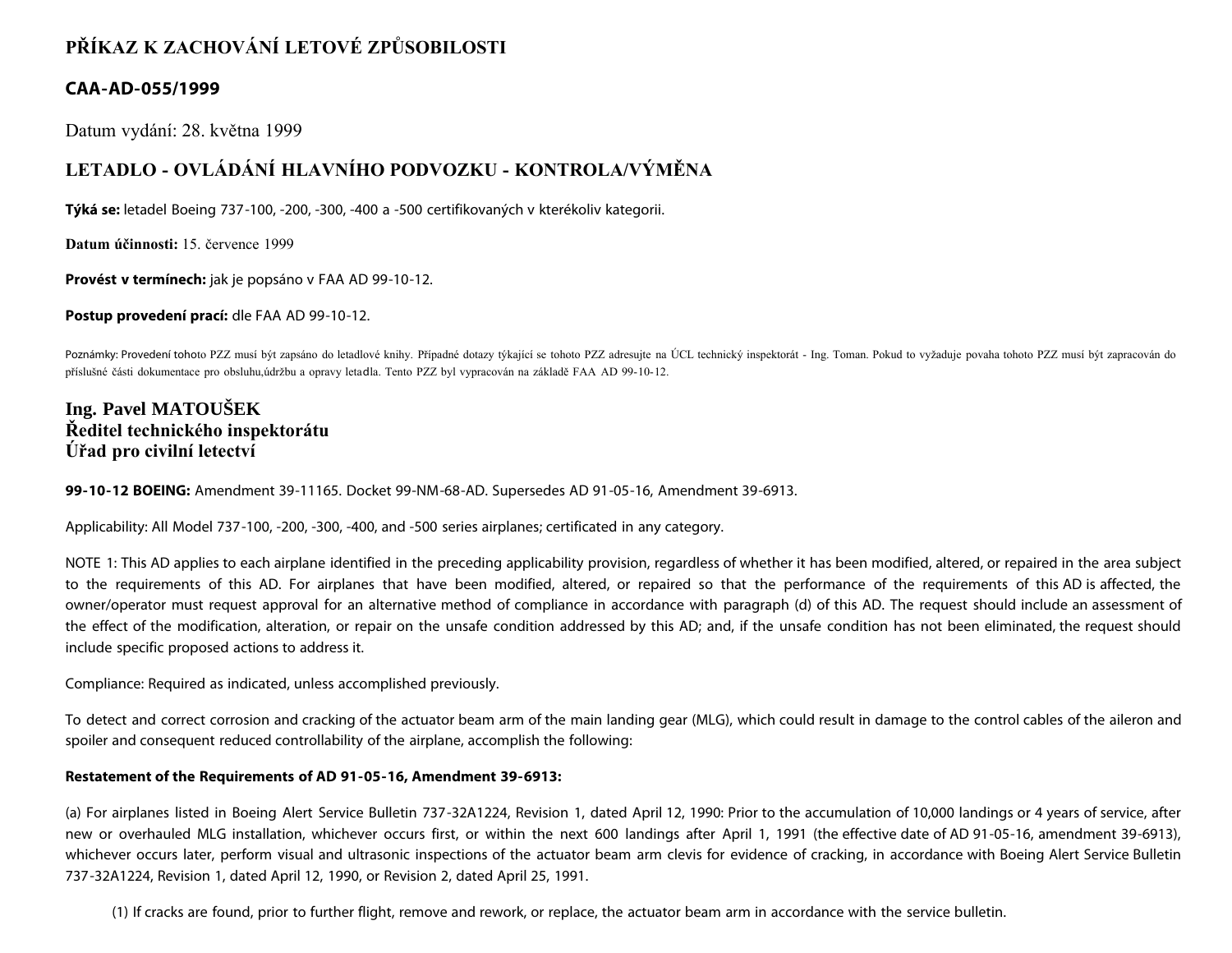(2) If no cracks are found, repeat the ultrasonic inspections in accordance with the service bulletin, at intervals not to exceed 600 landings, until the initial inspection required by paragraph (b) of this AD has been accomplished.

#### **New Requirements of this AD:**

(b) Inspect the actuator beam arm clevis, by performing a detailed visual inspection to detect corrosion and an ultrasonic inspection to detect cracking, at the latest of the times specified in paragraphs (b)(1), (b)(2), (b)(3), and (b)(4) of this AD; in accordance with Boeing Alert Service Bulletin 737-32A1314, dated April 15, 1999. Accomplishment of these inspections constitutes terminating action for the requirements of paragraph (a) of this AD. Repeat the inspections specified by paragraph (b) of this AD thereafter at intervals not to exceed 90 days.

(1) Inspect within 4 years since date of manufacture or installation of new landing gear.

(2) Inspect within 4 years since the most recent landing gear overhaul.

(3) Inspect within 4 years since accomplishment of the replacement of the actuator beam arm clevis performed in accordance with the alert service bulletin, or the rework performed in accordance with Boeing Alert Service Bulletin 737-32A1224, Revision 1, dated April 12, 1990, or Boeing Service Bulletin 737-32A1224, Revision 2, dated April 25, 1991.

(4) Inspect within 90 days after the effective date of this AD.

NOTE 2: The NOTE in Figure 1 of Boeing Alert Service Bulletin 737-32A1314 contains a reference to Temporary Revision (TR) 04-14 to the 737 Nondestructive Test Manual (NDT). The TR was issued April 26, 1999, by telegraphic release. The TR provides instructions for procuring or fabricating NDT transducers needed to accomplish ultrasonic inspections on airplanes having certain actuator beam arm assemblies. Incorporation of the TR into the general revisions of the NDT is acceptable, provided that the information contained in the general revisions is identical to that specified in the TR.

#### **Corrective Actions**

(c) If any corrosion or cracking is detected during any inspection required by paragraph (b) of this AD, prior to further flight, replace the actuator beam arm with a new actuator beam arm in accordance with Boeing Alert Service Bulletin 737-32A1314, dated April 15, 1999. Repeat the inspections required by paragraph (b) of this AD within 4 years after accomplishment of the replacement, and thereafter at intervals not to exceed 90 days.

#### **Alternative Methods of Compliance**

(d) An alternative method of compliance or adjustment of the compliance time that provides an acceptable level of safety may be used if approved by the Manager, Seattle Aircraft Certification Office (ACO). Operators shall submit their requests through an appropriate FAA Principal Maintenance Inspector, who may add comments and then send it to the Manager, Seattle ACO.

NOTE 3: Information concerning the existence of approved alternative methods of compliance with this AD, if any, may be obtained from the Seattle ACO.

#### **Special Flight Permits**

(e) Special flight permits may be issued in accordance with sections 21.197 and 21.199 of the Federal Aviation Regulations (14 CFR 21.197 and 21.199) to operate the airplane to a location where the requirements of this AD can be accomplished.

#### **Incorporation by Reference**